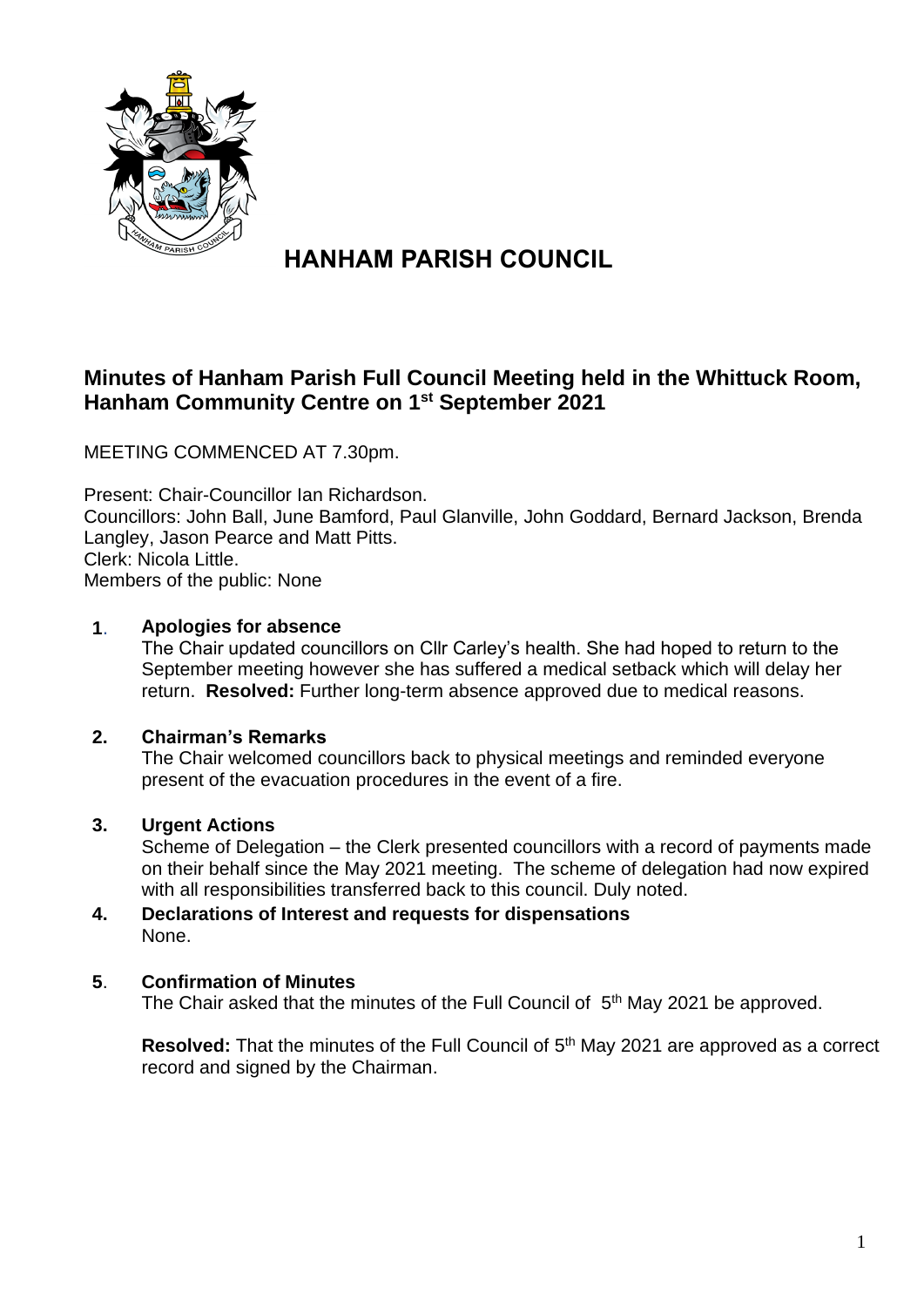**6. Adjourn for Public Participation** No members of the public present.

#### District Councillors Report

Cllr June Bamford had been contacted by a local resident with a list of complaints relating to AEK-BOCO's development work on Greenbank Road Playing Field. Enforcement Officers at South Glos Council are investigating.

------

This was duly noted by the parish council, councillors reiterated that the land belongs to South Glos Council and the responsibility is theirs.

------

#### **7. Meeting Reconvened**

**8. Planning Matters**

None.

## **9. Finance**

a) The Chair of Finance provided a verbal report.

The Clerk has already provided details of payments made under the Scheme of Delegation, this has now ended and responsibility for authorisation of payments will return to the parish council. All expenditure is within the defined limits and has been carefully monitored by the Clerk during the absence of parish meetings.

| Account Balance as at 31/8/21       |            |
|-------------------------------------|------------|
| <b>HSBC Treasurers Account</b>      | 655.94     |
| <b>Election Account</b>             | 21,320.89  |
| <b>High Interest Business Bond</b>  | 11,810.96  |
| High Interest Money Manager Account | 78,292.24  |
| Nat West Parish account             | 50,215.78  |
| Nat West Bus Current account        | 20,000.00  |
| Total                               | 182,295.81 |

- b) The Clerk has undertaken a review of the bank mandates and a signatory needs to be removed. This had been deferred until the first physical meeting of the parish council, following lockdown in order to gain all the necessary penned signatures for the revised mandates**. Resolved:** Removal of Louise George as a signatory from all accounts.
- c) **Resolved:** Payment of accounts approved from the schedule provided.

# **10. Remembrance Service in Hanham**

The Chair reported that he had spoken with Rev Peter Cook and it had been agreed that the service would go ahead on Sunday 14<sup>th</sup> November 2021 at 11.00am in Hanham Memorial Garden. The Chair will liaise with the community centre however individual groups will now need to make their own arrangements for wreaths and crosses as a supply will no longer be available on the day.